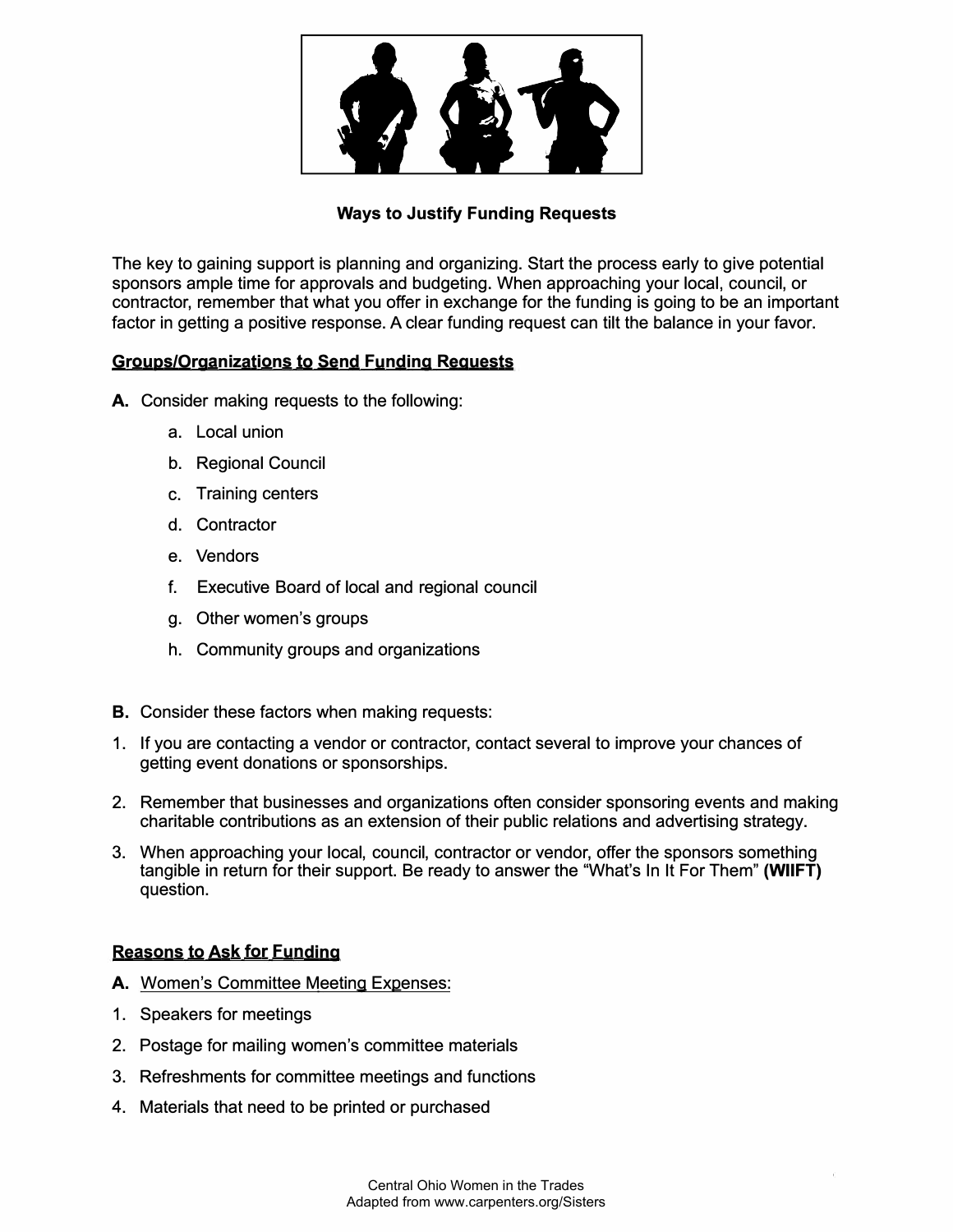- 5. Other identified expenses
- B. Community Involvement. Outreach/Recruitment Activities
- 1. Events to help with community issues
- 2. Events with young girls groups
- 3. Job/Career fair events
- 4. Open House for committee
- C. Items to Help with Community Involvement. Outreach/Recruitment Activities
- 1. Building materials
- 2. Flyers and posters
- 3. Women's committee table drape
- 4. Auto expenses (e.g., fuel reimbursement)
- 5. Refreshments

#### D. Training for Women's Committee Members

- 1. Leadership training
- 2. Communication training
- 3. Other types of training
- E. Women's Committee & Other Tradeswomen Conferences
- 1. Bumper stickers for advertisement of trade sisters
- 2. Women's Committee Banners for display
- 3. Travel and lodging expenses for women's committee members
- 4. T-shirts, stickers, pencils, hats, etc.
- F. Recognition Awards
- 1. Awards to contractors for hiring and supporting women
- 2. Awards to sisters for recognition of outstanding work
- 3. Other types of Awards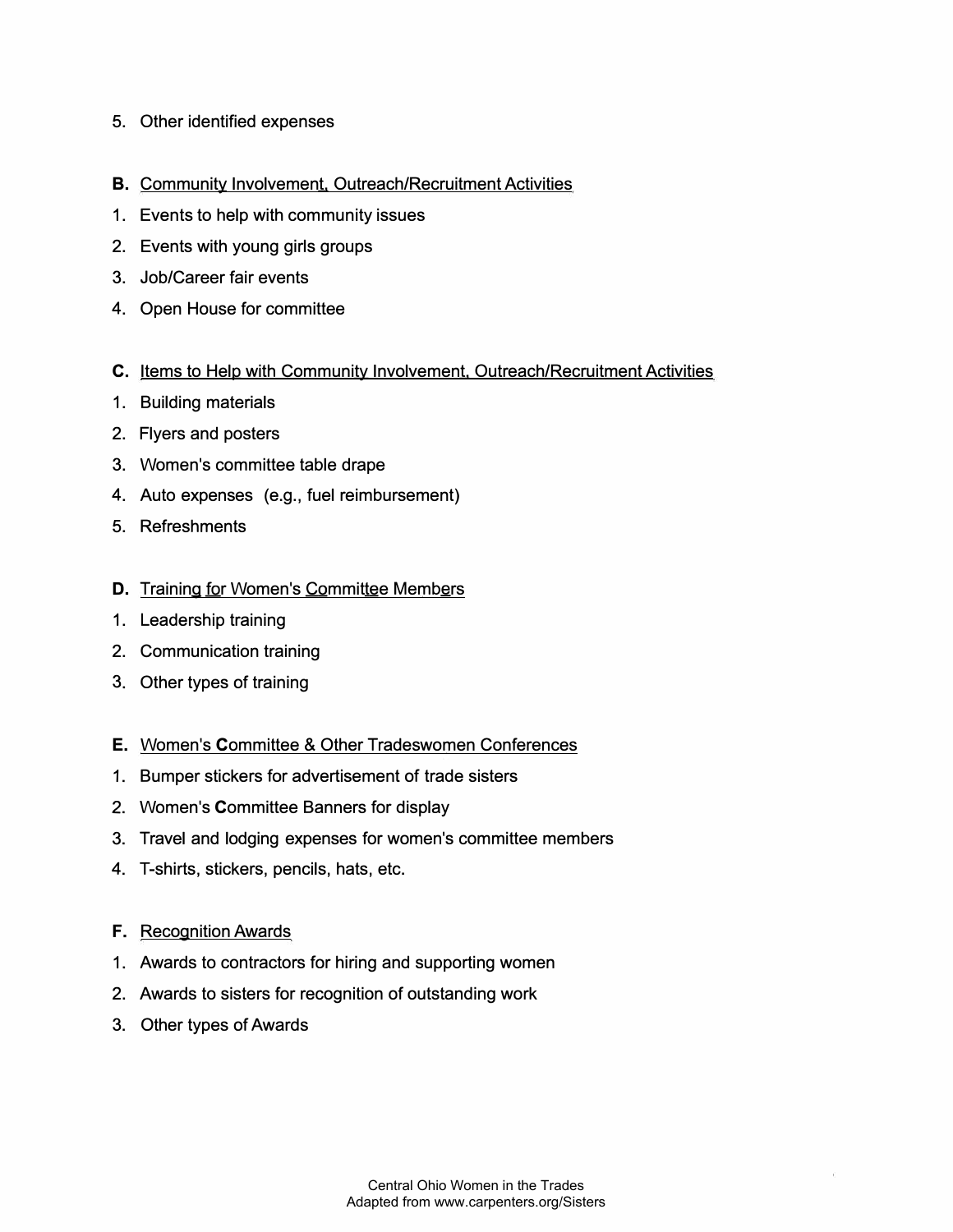### **Ways to Seek Funding Requests**

- A. Prepare a successful "funding request" letter. Include the following: (sample letter included)
	- a. **Be specific.** Determine what you would like funding for and ask for it specifically.
	- b. **Be clear.** Tell the potential sponsor how much money you are requesting, what the money will be used for and the benefits that will stem from sponsorship. Always consider cost effectiveness in the proposal. This will demonstrate that it is not about "you" but the organization. For example:
		- If you plan to use the funding to attend a women's conference, do some research on travel cost (e.g., airport, taxi) and lodging cost (e.g., hotel, meals).
		- ii. Check in advance on cost savings. For example, whether your hotel has a shuttle bus from and to the airport and whether breakfast is included.
	- c. **Be brief.** The proposal must be brief. A concise proposal demonstrates your respect for the time that they have to commit to application and your ability to succinctly outline your request. Limit your request to one page.
	- d. **Be enthusiastic and positive.** Write persuasively you're selling a concept, not writing a term paper. Put your heart into it and let the sponsor feel how you feel. Set a positive tone when writing your funding request.
		- i. Do Not Use *Unsure* language such as:
			- $\blacksquare$  We would like to...
			- We may include...
			- Possible results might be...
			- Maybe we will...
			- If possible, we can
		- ii. Do Use *Sure* language such as:
			- We will...
			- The results will be...
			- The purpose is...
	- e. **Close the letter with respect.** Show appreciation for the reader's time, provide your contact information and indicate a willingness to answer any questions. Point out the benefits the potential sponsor will gain. Also, if appropriate, list any public relations opportunities: places that the sponsor's name would appear, types of recognition awarded to sponsor's, social media posting, and how the SIB committee would bring awareness to the sponsor's name.

B. Be practical about your request. If you need funding for women's committee meeting functions, plan so there is not excessive waste on items such as refreshments, etc.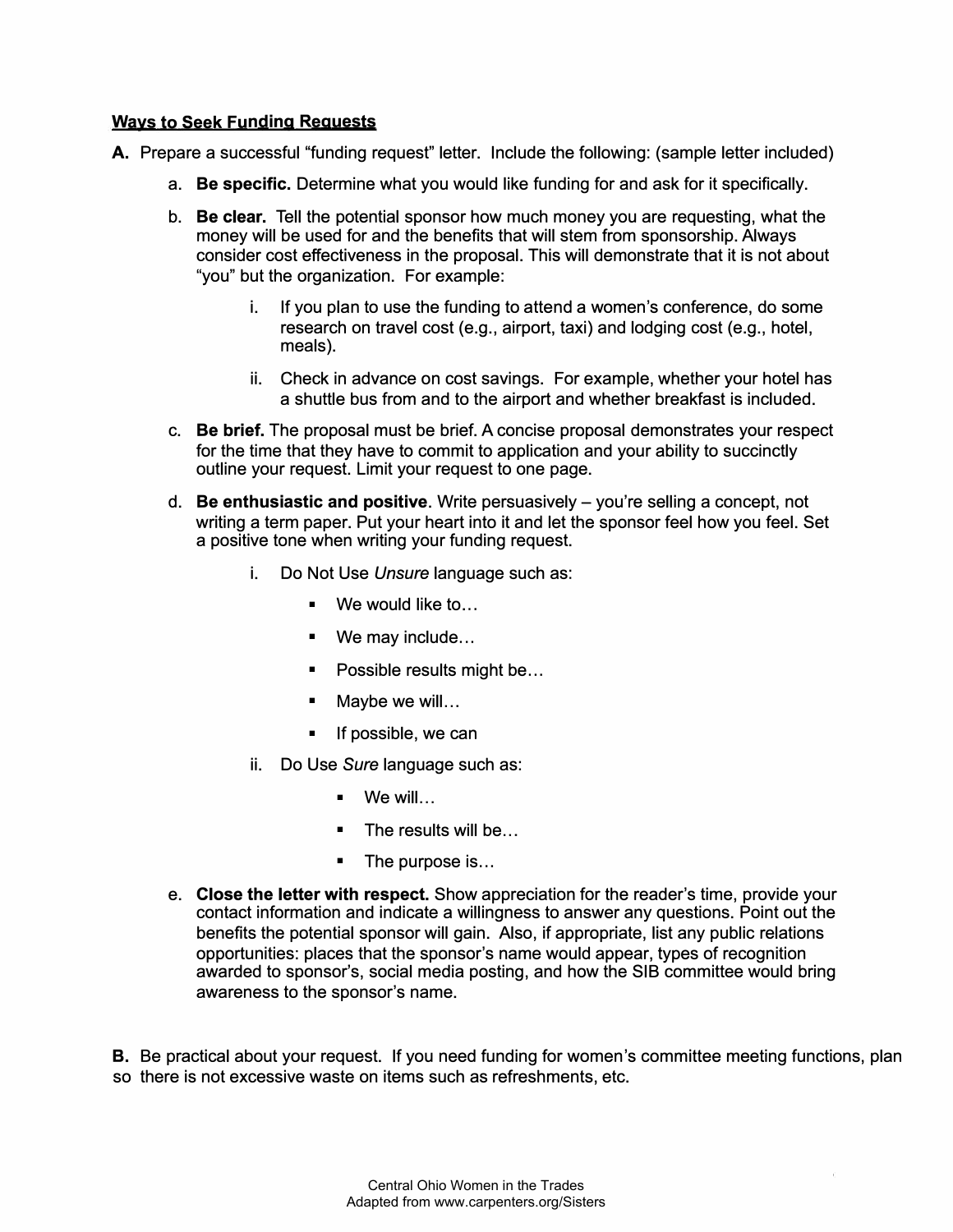- C. Be prepared and ready to answer questions about your request. For example, if you would like to attend a Trade-specific Conference or other Tradeswomen Conferences, some questions from possible sponsors might be:
	- a. Why do you want to attend this event?
	- b. Why should this group fund my participation?
	- c. What will the group get out of my participation?
- CI. Be ready to highlight benefits to sponsors:
	- a. Supports the belief they have in equality for all sisters and brothers within the trades.
	- a. Broadens their image of positive support for women's committees.
	- b. Enhances the visibility and image of sisters in the trades.
	- c. Increases prestige and credibility for supporting events that target recruitment and retention of sisters in the trades.
	- d. Helps women's committees operate efficiently and effectively.
	- e. Promotes development of current and future sisters to leadership positions.
	- f. Helps with potential increase of women in the trades.
- E. Be ready to highlight benefits to Sisters
	- a. Opportunity to participate in events (e.g., trade-specific Conferences, Leadership conferences, Women's Day events).
	- b. Opportunity to increase women's committee participation due to availability of funds for women's committee meeting activities.
	- c. Opportunity to participate in leadership and skill training.
	- d. Opportunity to set goals and plan ahead for activities.
	- e. Boost morale.
		- i. Letting sisters know they are appreciated.
		- ii. Offer opportunity and gives sisters financial support for goals to work towards and can create enthusiasm around those goals.
		- iii. Help sisters feel they are an important contributing factor of the trades
		- iv. Opens the line of communication with sisters for promoting leadership within the trades.
		- v. Opportunity to become actively more involved in your local, council and community.
- F. Make your request early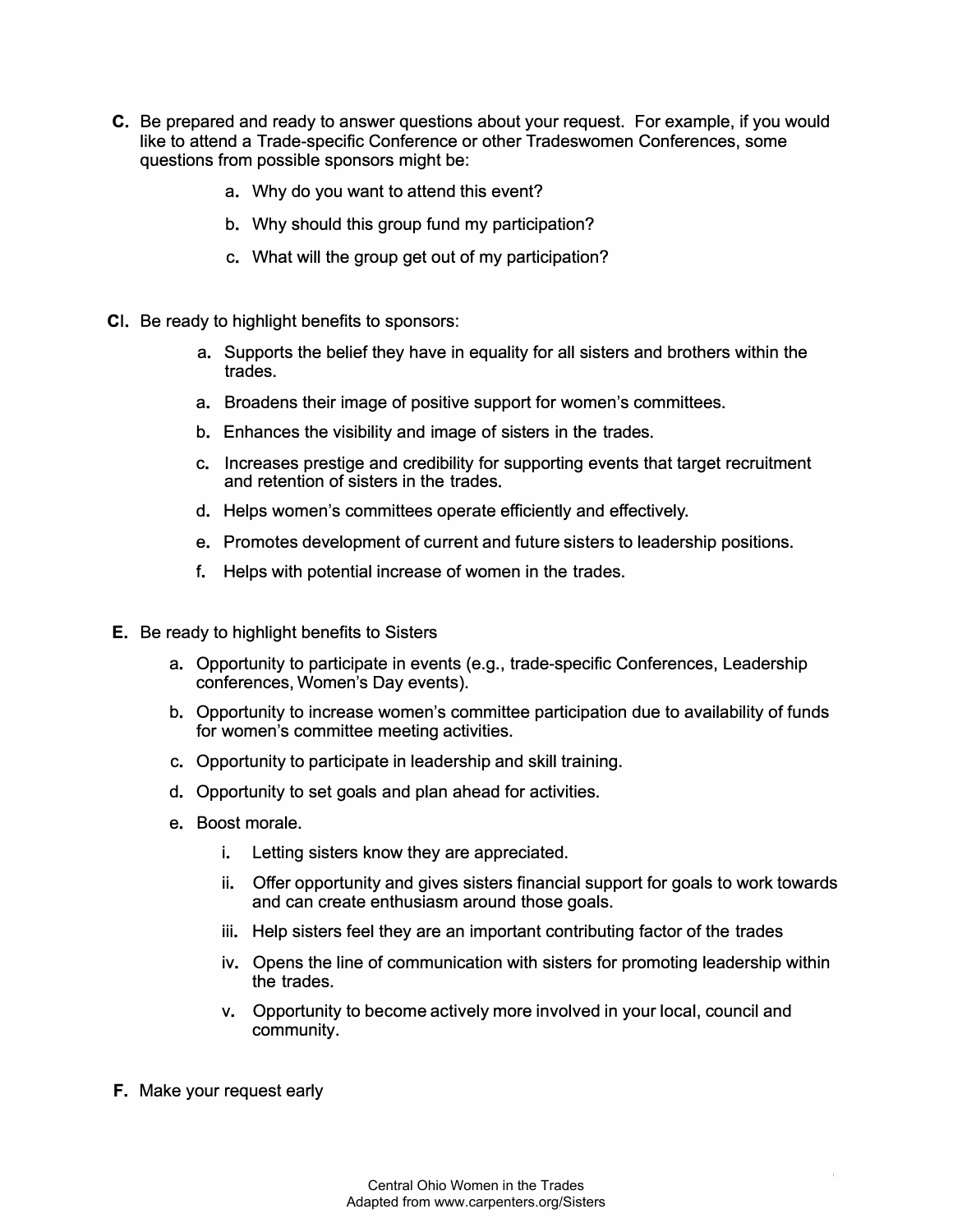- a. As soon as you know you want to plan a function, activity, or event, contact or make appointments to meet with anyone who might be able to allocate funds to your committee (e.g. local union executive board, president of your local union , your council EST).
- G. Do not be afraid to ask
	- a. If you do not ask, you will never know. If a group or department cannot fund the entire amount you need, check with another.

#### **Things to do after submitting your funding request**

- A. Follow-up with the potential sponsor by phone or email a week or two later after sending the letter.
- B. If you receive the sponsorship, send a thank you note and honor the agreement as to the benefits mentioned in the letter.

# **Sample Funding Request Letter**

Date

Your Name Position/Title Local Number **Address** 

Name of Addressee Position/Title **Address** 

Subject: Request for Donation

Dear (Name of Recipient)

I am writing on behalf of the (name of Women's Committee). One important goal of our committee is to (Explain a goal that will be linked to the activity the \$\$\$ will be used for: For example, our committee would like to become more actively involved within our community. Remember to tailor your goal to the sponsor. For instance, a goal for a vendor or contractor might be different than a goal for a council or local.).

To accomplish this goal, our committee wants to participate in a (Explain the project. Also include the date, location, and time). Our committee will be specifically involved with (Describe what the Sisters on your committee will do).